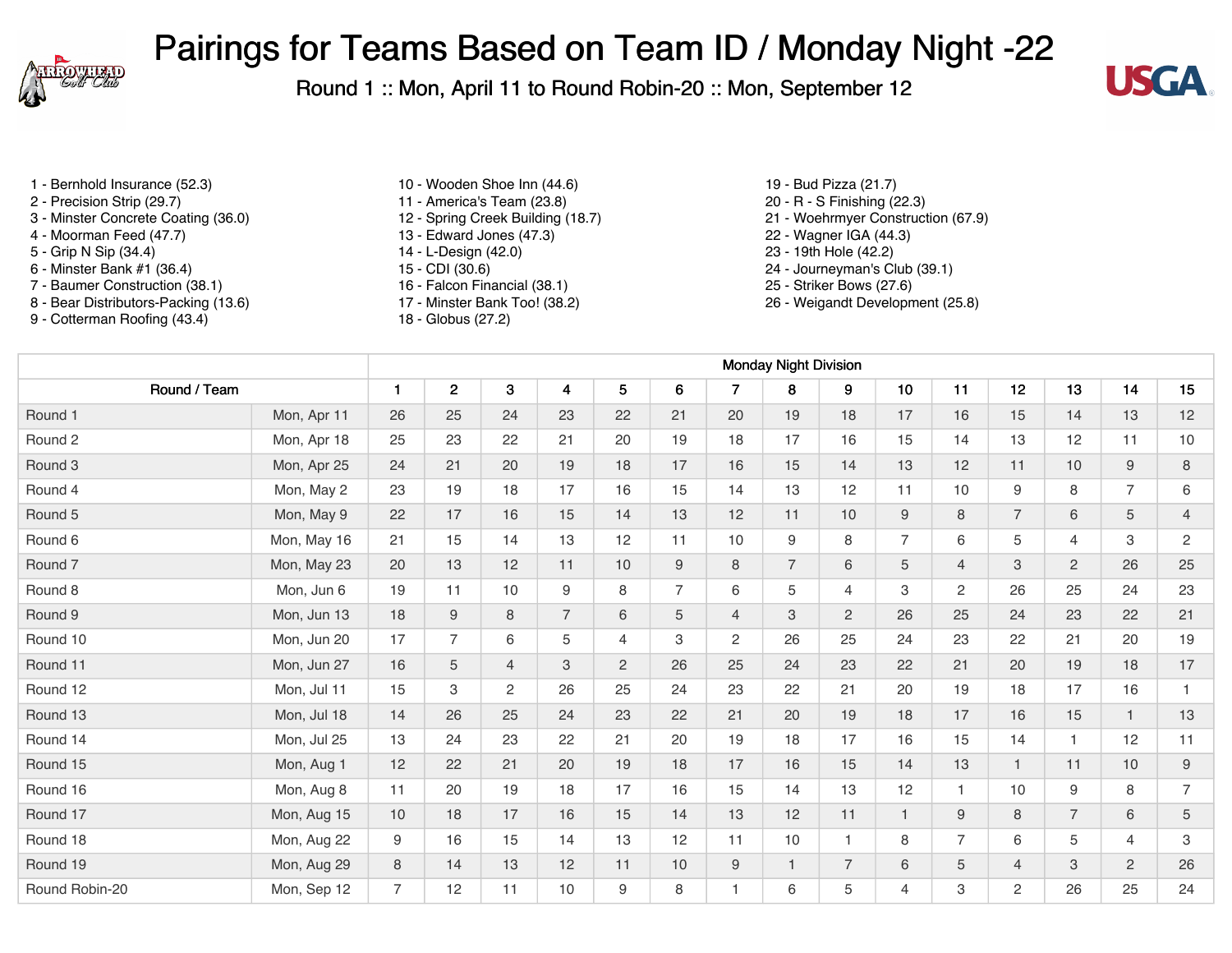



|                    |             | <b>Monday Night Division</b> |                           |                |                |                           |                  |                |                  |                |                           |                |
|--------------------|-------------|------------------------------|---------------------------|----------------|----------------|---------------------------|------------------|----------------|------------------|----------------|---------------------------|----------------|
| Round / Team       |             | 16                           | 17                        | 18             | 19             | 20                        | 21               | 22             | 23               | 24             | 25                        | 26             |
| Round 1            | Mon, Apr 11 | 11                           | 10                        | $\hbox{9}$     | $\,8\,$        | $\overline{7}$            | $\,6\,$          | 5              | $\overline{4}$   | $\mathbf{3}$   | $\sqrt{2}$                | $\mathbf{1}$   |
| Round 2            | Mon, Apr 18 | 9                            | 8                         | $\overline{7}$ | 6              | 5                         | $\overline{4}$   | 3              | $\sqrt{2}$       | 26             | $\mathbf{1}$              | 24             |
| Round 3            | Mon, Apr 25 | $\overline{7}$               | 6                         | 5              | $\overline{4}$ | $\ensuremath{\mathsf{3}}$ | $\overline{2}$   | 26             | 25               | $\mathbf{1}$   | 23                        | 22             |
| Round 4            | Mon, May 2  | 5                            | $\overline{4}$            | 3              | $\mathbf{2}$   | 26                        | 25               | 24             | 1                | 22             | 21                        | 20             |
| Round 5            | Mon, May 9  | 3                            | $\overline{2}$            | 26             | 25             | 24                        | 23               | $\mathbf{1}$   | 21               | 20             | 19                        | 18             |
| Round 6            | Mon, May 16 | 26                           | 25                        | 24             | 23             | 22                        | $\mathbf{1}$     | 20             | 19               | 18             | 17                        | 16             |
| Round <sub>7</sub> | Mon, May 23 | 24                           | 23                        | 22             | 21             | $\mathbf{1}$              | 19               | 18             | 17               | 16             | 15                        | 14             |
| Round 8            | Mon, Jun 6  | 22                           | 21                        | 20             | $\overline{1}$ | 18                        | 17               | 16             | 15               | 14             | 13                        | 12             |
| Round 9            | Mon, Jun 13 | 20                           | 19                        | $\mathbf{1}$   | 17             | 16                        | 15               | 14             | 13               | 12             | 11                        | 10             |
| Round 10           | Mon, Jun 20 | 18                           | $\mathbf{1}$              | 16             | 15             | 14                        | 13               | 12             | 11               | 10             | $\boldsymbol{9}$          | 8              |
| Round 11           | Mon, Jun 27 | $\mathbf{1}$                 | 15                        | 14             | 13             | 12                        | 11               | 10             | $\boldsymbol{9}$ | 8              | $\overline{7}$            | $\,6\,$        |
| Round 12           | Mon, Jul 11 | 14                           | 13                        | 12             | 11             | 10                        | $\boldsymbol{9}$ | 8              | $\overline{7}$   | 6              | $\sqrt{5}$                | $\overline{4}$ |
| Round 13           | Mon, Jul 18 | 12                           | 11                        | 10             | 9              | 8                         | $\overline{7}$   | 6              | 5                | $\overline{4}$ | $\ensuremath{\mathsf{3}}$ | $\overline{2}$ |
| Round 14           | Mon, Jul 25 | 10                           | $\boldsymbol{9}$          | 8              | $\overline{7}$ | 6                         | 5                | 4              | 3                | $\overline{2}$ | 26                        | 25             |
| Round 15           | Mon, Aug 1  | 8                            | $\overline{7}$            | 6              | 5              | $\overline{4}$            | 3                | $\overline{c}$ | 26               | 25             | 24                        | 23             |
| Round 16           | Mon, Aug 8  | 6                            | $\mathbf 5$               | 4              | 3              | $\overline{c}$            | 26               | 25             | 24               | 23             | 22                        | 21             |
| Round 17           | Mon, Aug 15 | $\overline{4}$               | $\ensuremath{\mathsf{3}}$ | $\mathbf{2}$   | 26             | 25                        | 24               | 23             | 22               | 21             | 20                        | 19             |
| Round 18           | Mon, Aug 22 | 2                            | 26                        | 25             | 24             | 23                        | 22               | 21             | 20               | 19             | 18                        | 17             |
| Round 19           | Mon, Aug 29 | 25                           | 24                        | 23             | 22             | 21                        | 20               | 19             | 18               | 17             | 16                        | 15             |
| Round Robin-20     | Mon, Sep 12 | 23                           | 22                        | 21             | 20             | 19                        | 18               | 17             | 16               | 15             | 14                        | 13             |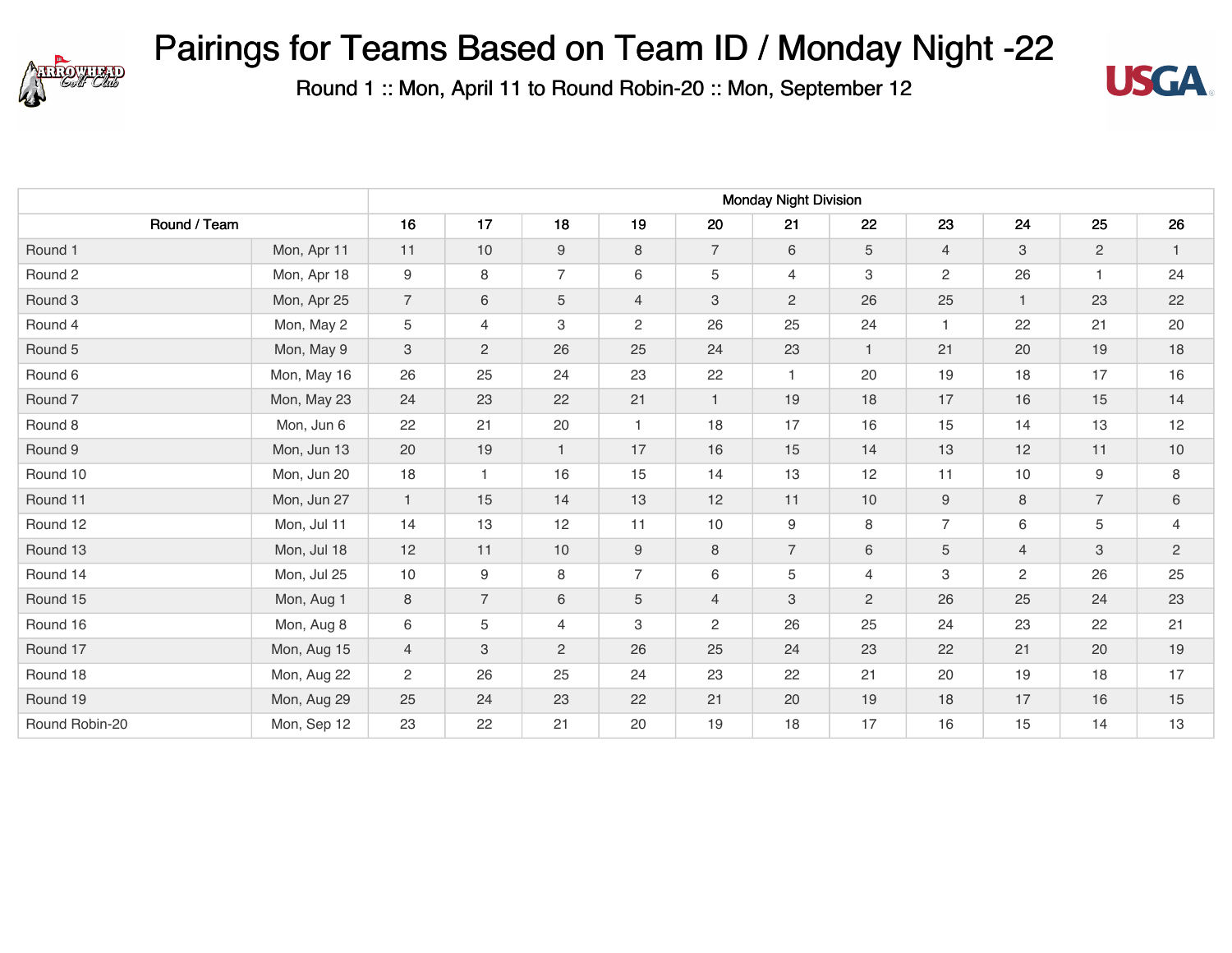



| Round 1: Mon, April 11                         | Round 2: Mon, April 18                          |
|------------------------------------------------|-------------------------------------------------|
| Bernhold Insurance vs. Weigandt Development    | Bernhold Insurance vs. Striker Bows             |
| Precision Strip vs. Striker Bows               | Weigandt Development vs. Journeyman's Club      |
| Minster Concrete Coating vs. Journeyman's Club | Precision Strip vs. 19th Hole                   |
| Moorman Feed vs. 19th Hole                     | Minster Concrete Coating vs. Wagner IGA         |
| Grip N Sip vs. Wagner IGA                      | Moorman Feed vs. Woehrmyer Construction         |
| Minster Bank #1 vs. Woehrmyer Construction     | Grip N Sip vs. R - S Finishing                  |
| Baumer Construction vs. R - S Finishing        | Minster Bank #1 vs. Bud Pizza                   |
| Bear Distributors-Packing vs. Bud Pizza        | Baumer Construction vs. Globus                  |
| Cotterman Roofing vs. Globus                   | Bear Distributors-Packing vs. Minster Bank Too! |
| Wooden Shoe Inn vs. Minster Bank Too!          | Cotterman Roofing vs. Falcon Financial          |
| America's Team vs. Falcon Financial            | Wooden Shoe Inn vs. CDI                         |
| Spring Creek Building vs. CDI                  | America's Team vs. L-Design                     |
| Edward Jones vs. L-Design                      | Spring Creek Building vs. Edward Jones          |

| Round 3: Mon, April 25                       | Round 4: Mon, May 2                         |
|----------------------------------------------|---------------------------------------------|
| Bernhold Insurance vs. Journeyman's Club     | Bernhold Insurance vs. 19th Hole            |
| Striker Bows vs. 19th Hole                   | Journeyman's Club vs. Wagner IGA            |
| Weigandt Development vs. Wagner IGA          | Striker Bows vs. Woehrmyer Construction     |
| Precision Strip vs. Woehrmyer Construction   | Weigandt Development vs. R - S Finishing    |
| Minster Concrete Coating vs. R - S Finishing | Precision Strip vs. Bud Pizza               |
| Moorman Feed vs. Bud Pizza                   | Minster Concrete Coating vs. Globus         |
| Grip N Sip vs. Globus                        | Moorman Feed vs. Minster Bank Too!          |
| Minster Bank #1 vs. Minster Bank Too!        | Grip N Sip vs. Falcon Financial             |
| Baumer Construction vs. Falcon Financial     | Minster Bank #1 vs. CDI                     |
| Bear Distributors-Packing vs. CDI            | Baumer Construction vs. L-Design            |
| Cotterman Roofing vs. L-Design               | Bear Distributors-Packing vs. Edward Jones  |
| Wooden Shoe Inn vs. Edward Jones             | Cotterman Roofing vs. Spring Creek Building |
| America's Team vs. Spring Creek Building     | Wooden Shoe Inn vs. America's Team          |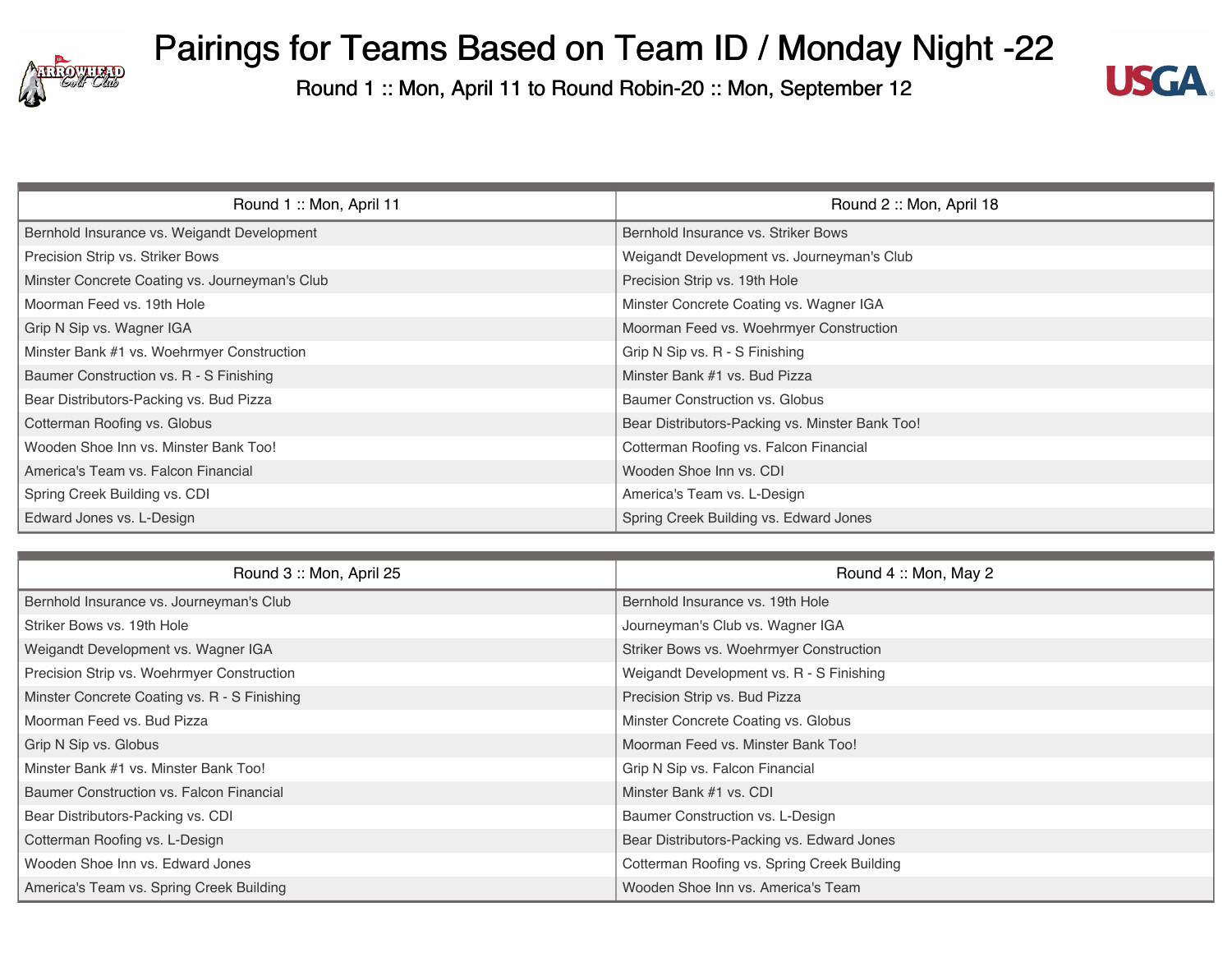



| Round 5: Mon, May 9                           | Round 6: Mon, May 16                            |
|-----------------------------------------------|-------------------------------------------------|
| Bernhold Insurance vs. Wagner IGA             | Bernhold Insurance vs. Woehrmyer Construction   |
| 19th Hole vs. Woehrmyer Construction          | Wagner IGA vs. R - S Finishing                  |
| Journeyman's Club vs. R - S Finishing         | 19th Hole vs. Bud Pizza                         |
| Striker Bows vs. Bud Pizza                    | Journeyman's Club vs. Globus                    |
| Weigandt Development vs. Globus               | Striker Bows vs. Minster Bank Too!              |
| Precision Strip vs. Minster Bank Too!         | Weigandt Development vs. Falcon Financial       |
| Minster Concrete Coating vs. Falcon Financial | Precision Strip vs. CDI                         |
| Moorman Feed vs. CDI                          | Minster Concrete Coating vs. L-Design           |
| Grip N Sip vs. L-Design                       | Moorman Feed vs. Edward Jones                   |
| Minster Bank #1 vs. Edward Jones              | Grip N Sip vs. Spring Creek Building            |
| Baumer Construction vs. Spring Creek Building | Minster Bank #1 vs. America's Team              |
| Bear Distributors-Packing vs. America's Team  | Baumer Construction vs. Wooden Shoe Inn         |
| Cotterman Roofing vs. Wooden Shoe Inn         | Bear Distributors-Packing vs. Cotterman Roofing |

| Round 7: Mon, May 23                               | Round 8: Mon, June 6                           |
|----------------------------------------------------|------------------------------------------------|
| Bernhold Insurance vs. R - S Finishing             | Bernhold Insurance vs. Bud Pizza               |
| Woehrmyer Construction vs. Bud Pizza               | R - S Finishing vs. Globus                     |
| Wagner IGA vs. Globus                              | Woehrmyer Construction vs. Minster Bank Too!   |
| 19th Hole vs. Minster Bank Too!                    | Wagner IGA vs. Falcon Financial                |
| Journeyman's Club vs. Falcon Financial             | 19th Hole vs. CDI                              |
| Striker Bows vs. CDI                               | Journeyman's Club vs. L-Design                 |
| Weigandt Development vs. L-Design                  | Striker Bows vs. Edward Jones                  |
| Precision Strip vs. Edward Jones                   | Weigandt Development vs. Spring Creek Building |
| Minster Concrete Coating vs. Spring Creek Building | Precision Strip vs. America's Team             |
| Moorman Feed vs. America's Team                    | Minster Concrete Coating vs. Wooden Shoe Inn   |
| Grip N Sip vs. Wooden Shoe Inn                     | Moorman Feed vs. Cotterman Roofing             |
| Minster Bank #1 vs. Cotterman Roofing              | Grip N Sip vs. Bear Distributors-Packing       |
| Baumer Construction vs. Bear Distributors-Packing  | Minster Bank #1 vs. Baumer Construction        |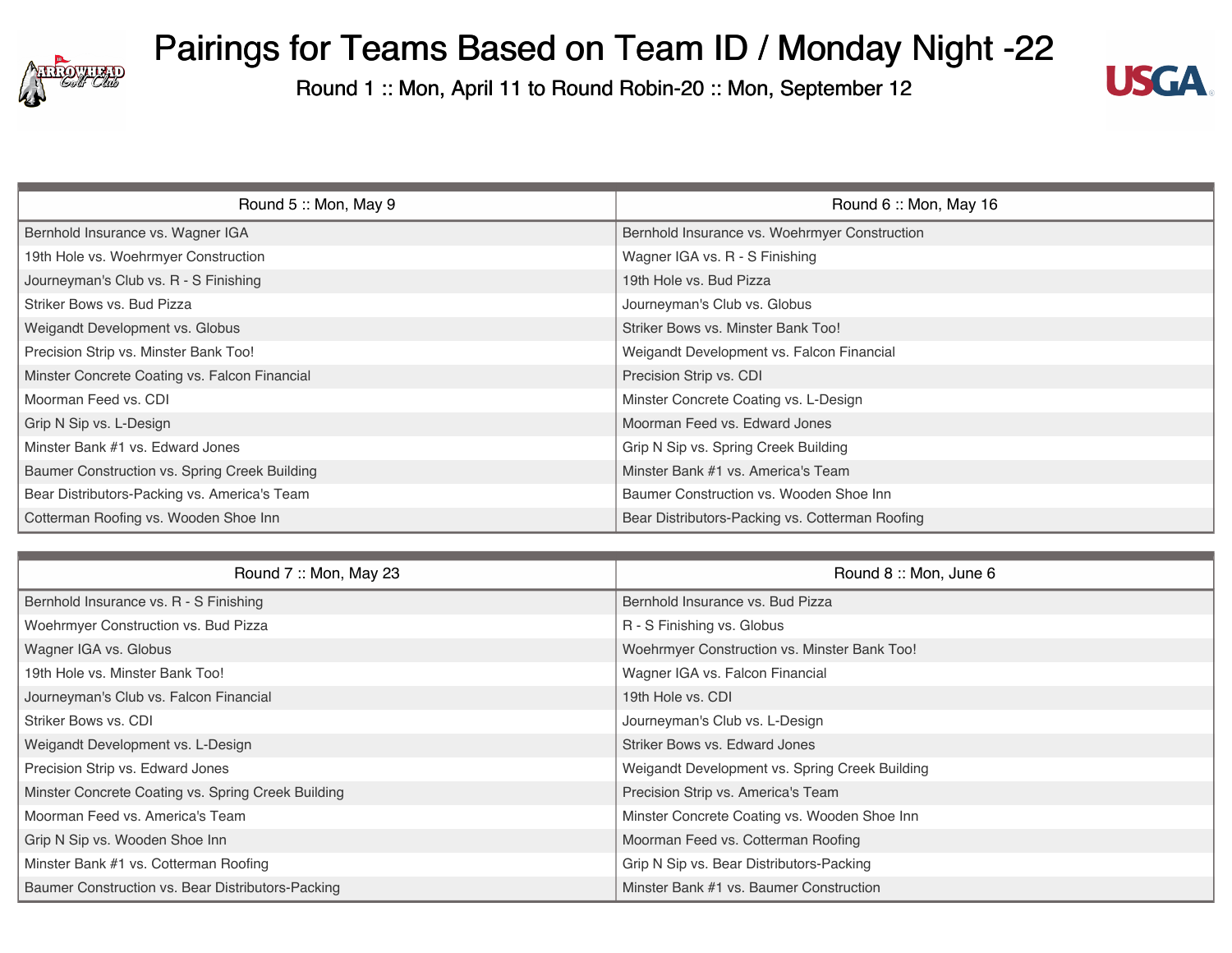



| Round 9: Mon, June 13                                  | Round 10: Mon, June 20                             |
|--------------------------------------------------------|----------------------------------------------------|
| Bernhold Insurance vs. Globus                          | Bernhold Insurance vs. Minster Bank Too!           |
| Bud Pizza vs. Minster Bank Too!                        | Globus vs. Falcon Financial                        |
| R - S Finishing vs. Falcon Financial                   | Bud Pizza vs. CDI                                  |
| Woehrmyer Construction vs. CDI                         | R - S Finishing vs. L-Design                       |
| Wagner IGA vs. L-Design                                | Woehrmyer Construction vs. Edward Jones            |
| 19th Hole vs. Edward Jones                             | Wagner IGA vs. Spring Creek Building               |
| Journeyman's Club vs. Spring Creek Building            | 19th Hole vs. America's Team                       |
| Striker Bows vs. America's Team                        | Journeyman's Club vs. Wooden Shoe Inn              |
| Weigandt Development vs. Wooden Shoe Inn               | Striker Bows vs. Cotterman Roofing                 |
| Precision Strip vs. Cotterman Roofing                  | Weigandt Development vs. Bear Distributors-Packing |
| Minster Concrete Coating vs. Bear Distributors-Packing | Precision Strip vs. Baumer Construction            |
| Moorman Feed vs. Baumer Construction                   | Minster Concrete Coating vs. Minster Bank #1       |
| Grip N Sip vs. Minster Bank #1                         | Moorman Feed vs. Grip N Sip                        |

| Round 11: Mon, June 27                          | Round 12: Mon, July 11                       |  |  |
|-------------------------------------------------|----------------------------------------------|--|--|
| Bernhold Insurance vs. Falcon Financial         | Bernhold Insurance vs. CDI                   |  |  |
| Minster Bank Too! vs. CDI                       | Falcon Financial vs. L-Design                |  |  |
| Globus vs. L-Design                             | Minster Bank Too! vs. Edward Jones           |  |  |
| Bud Pizza vs. Edward Jones                      | Globus vs. Spring Creek Building             |  |  |
| R - S Finishing vs. Spring Creek Building       | Bud Pizza vs. America's Team                 |  |  |
| Woehrmyer Construction vs. America's Team       | R - S Finishing vs. Wooden Shoe Inn          |  |  |
| Wagner IGA vs. Wooden Shoe Inn                  | Woehrmyer Construction vs. Cotterman Roofing |  |  |
| 19th Hole vs. Cotterman Roofing                 | Wagner IGA vs. Bear Distributors-Packing     |  |  |
| Journeyman's Club vs. Bear Distributors-Packing | 19th Hole vs. Baumer Construction            |  |  |
| <b>Striker Bows vs. Baumer Construction</b>     | Journeyman's Club vs. Minster Bank #1        |  |  |
| Weigandt Development vs. Minster Bank #1        | Striker Bows vs. Grip N Sip                  |  |  |
| Precision Strip vs. Grip N Sip                  | Weigandt Development vs. Moorman Feed        |  |  |
| Minster Concrete Coating vs. Moorman Feed       | Precision Strip vs. Minster Concrete Coating |  |  |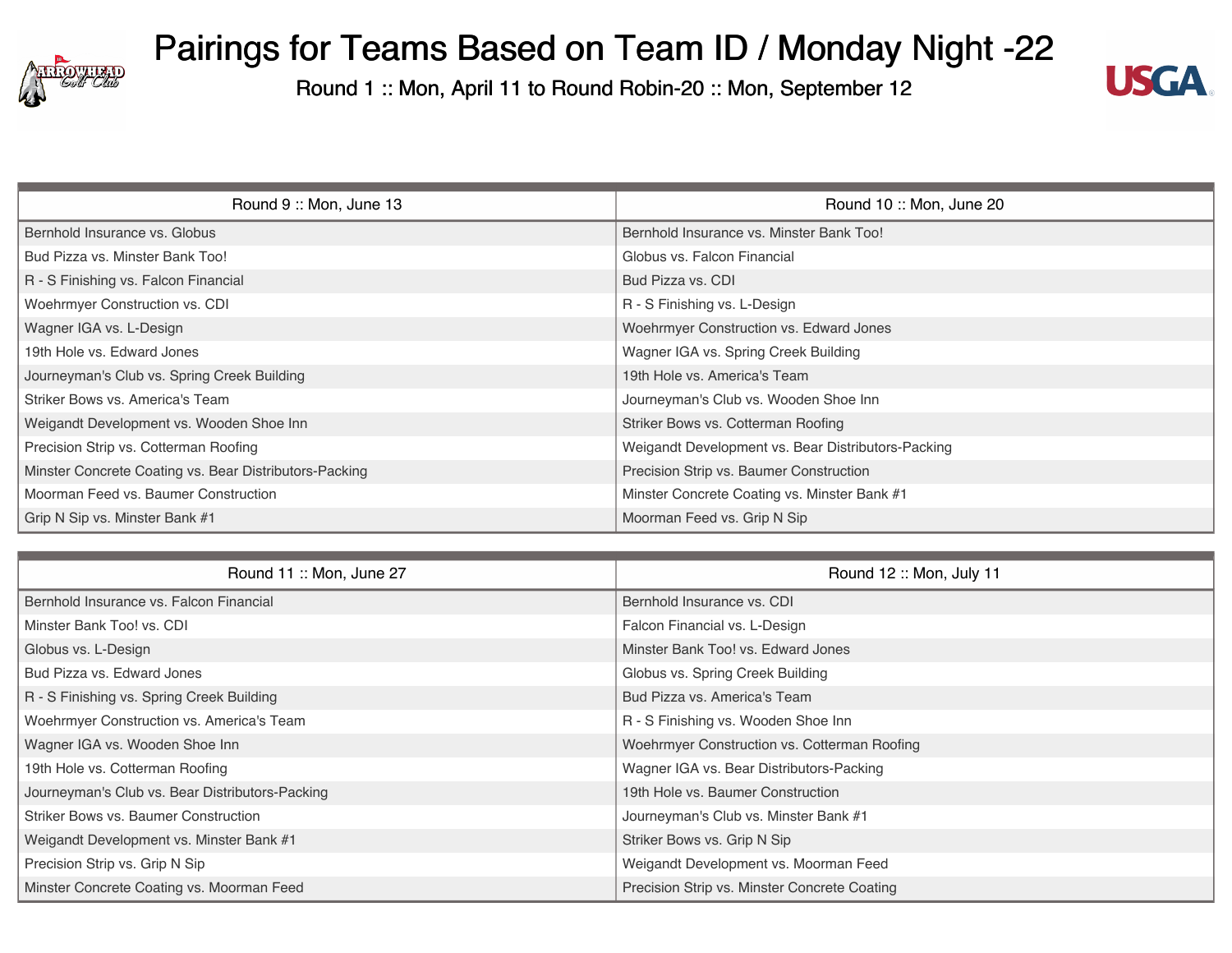



| Round 13: Mon, July 18                         | Round 14 :: Mon, July 25                 |
|------------------------------------------------|------------------------------------------|
| Bernhold Insurance vs. L-Design                | Bernhold Insurance vs. Edward Jones      |
| CDI vs. Edward Jones                           | L-Design vs. Spring Creek Building       |
| Falcon Financial vs. Spring Creek Building     | CDI vs. America's Team                   |
| Minster Bank Too! vs. America's Team           | Falcon Financial vs. Wooden Shoe Inn     |
| Globus vs. Wooden Shoe Inn                     | Minster Bank Too! vs. Cotterman Roofing  |
| Bud Pizza vs. Cotterman Roofing                | Globus vs. Bear Distributors-Packing     |
| R - S Finishing vs. Bear Distributors-Packing  | <b>Bud Pizza vs. Baumer Construction</b> |
| Woehrmyer Construction vs. Baumer Construction | R - S Finishing vs. Minster Bank #1      |
| Wagner IGA vs. Minster Bank #1                 | Woehrmyer Construction vs. Grip N Sip    |
| 19th Hole vs. Grip N Sip                       | Wagner IGA vs. Moorman Feed              |
| Journeyman's Club vs. Moorman Feed             | 19th Hole vs. Minster Concrete Coating   |
| Striker Bows vs. Minster Concrete Coating      | Journeyman's Club vs. Precision Strip    |
| Weigandt Development vs. Precision Strip       | Striker Bows vs. Weigandt Development    |

| Round 15: Mon, August 1                             | Round 16: Mon, August 8                         |
|-----------------------------------------------------|-------------------------------------------------|
| Bernhold Insurance vs. Spring Creek Building        | Bernhold Insurance vs. America's Team           |
| Edward Jones vs. America's Team                     | Spring Creek Building vs. Wooden Shoe Inn       |
| L-Design vs. Wooden Shoe Inn                        | Edward Jones vs. Cotterman Roofing              |
| CDI vs. Cotterman Roofing                           | L-Design vs. Bear Distributors-Packing          |
| Falcon Financial vs. Bear Distributors-Packing      | CDI vs. Baumer Construction                     |
| Minster Bank Too! vs. Baumer Construction           | Falcon Financial vs. Minster Bank #1            |
| Globus vs. Minster Bank #1                          | Minster Bank Too! vs. Grip N Sip                |
| Bud Pizza vs. Grip N Sip                            | Globus vs. Moorman Feed                         |
| R - S Finishing vs. Moorman Feed                    | Bud Pizza vs. Minster Concrete Coating          |
| Woehrmyer Construction vs. Minster Concrete Coating | R - S Finishing vs. Precision Strip             |
| Wagner IGA vs. Precision Strip                      | Woehrmyer Construction vs. Weigandt Development |
| 19th Hole vs. Weigandt Development                  | Wagner IGA vs. Striker Bows                     |
| Journeyman's Club vs. Striker Bows                  | 19th Hole vs. Journeyman's Club                 |